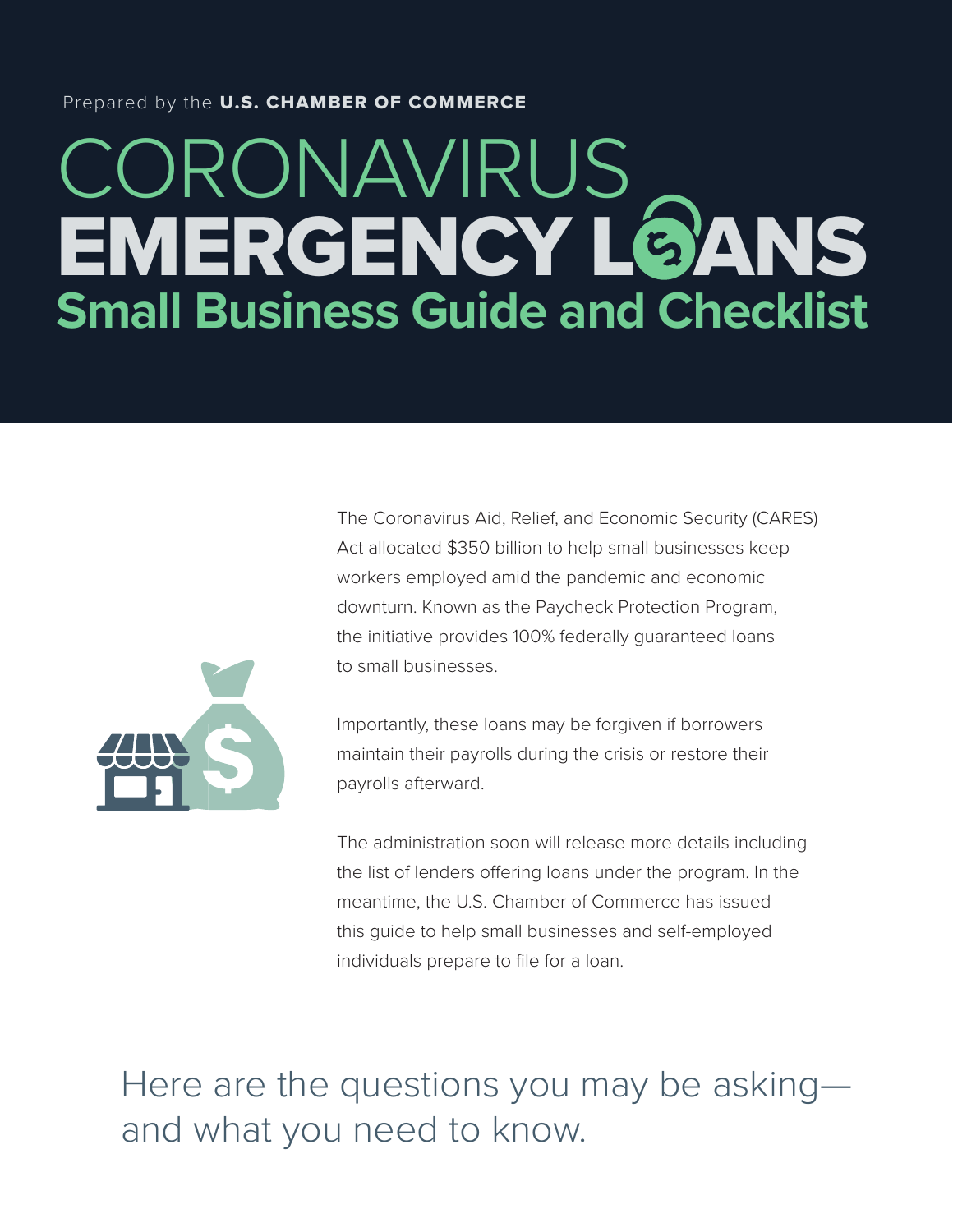## **Am I ELIGIBLE? 1**

#### You are eligible if you are:

- A small business with fewer than 500 employees
- A small business that otherwise meets the SBA's size standard
- A 501(c)(3) with fewer than 500 employees
- An individual who operates as a sole proprietor
- An individual who operates as an independent contractor
- An individual who is self-employed who regularly carries on any trade or business
- A Tribal business concern that meets the SBA size standard
- A 501(c)(19) Veterans Organization that meets the SBA size standard

#### In addition, some special rules may make you eligible:

- If you are in the accommodation and food services sector (NAICS 72), the 500-employee rule is applied on a per physical location basis
- If you are operating as a franchise or receive financial assistance from an approved Small Business Investment Company the normal affiliation rules do not apply

**REMEMBER**: The 500-employee threshold includes all employees: full-time, part-time, and any other status.

# **What will lenders be LOOKING FOR?**

In evaluating eligibility, lenders are directed to consider whether the borrower was in operation before February 15, 2020 and had employees for whom they paid salaries and payroll taxes or paid independent contractors.

#### Lenders will also ask you for a good faith certification that:

- 1. The uncertainty of current economic conditions makes the loan request necessary to support ongoing operations
- 2. The borrower will use the loan proceeds to retain workers and maintain payroll or make mortgage, lease, and utility payments
- 3. Borrower does not have an application pending for a loan duplicative of the purpose and amounts applied for here
- 4. From Feb. 15, 2020 to Dec. 31, 2020, the borrower has not received a loan duplicative of the purpose and amounts applied for here (Note: There is an opportunity to fold emergency loans made between Jan. 31, 2020 and the date this loan program becomes available into a new loan)

If you are an independent contractor, sole proprietor, or self-employed individual, lenders will also be looking for certain documents (final requirements will be announced by the government) such as payroll tax filings, Forms 1099-MISC, and income and expenses from the sole proprietorship.

## **What lenders will NOT LOOK FOR**

- That the borrower sought and was unable to obtain credit elsewhere.
- A personal guarantee is not required for the loan.
- No collateral is required for the loan.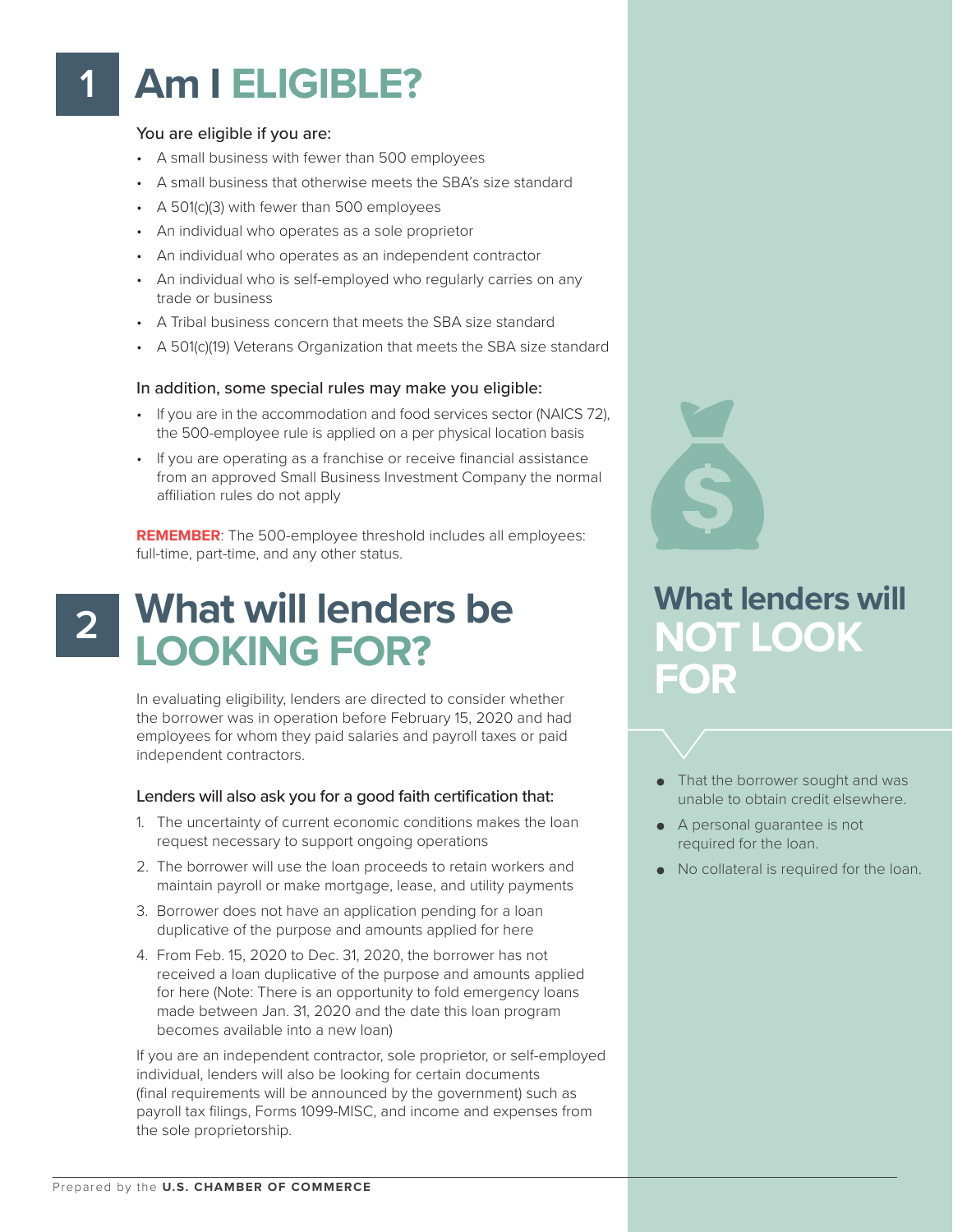# **How much can I BORROW?**

Loans can be up to 2.5 x the borrower's average monthly payroll costs, not to exceed **\$10 million**.

## **How do I calculate my average monthly PAYROLL COSTS?**



**3**

sum of INCLUDED payroll costs

sum of EXCLUDED payroll costs

PAYROLL **COSTS** 

## **INCLUDED** Payroll Cost:

- **1. For Employers:** The sum of payments of any compensation with respect to employees that is a:
	- salary, wage, commission, or similar compensation;
	- payment of cash tip or equivalent;
	- payment for vacation, parental, family, medical, or sick leave
	- allowance for dismissal or separation
	- payment required for the provisions of group health care benefits, including insurance premiums
	- payment of any retirement benefit
	- payment of state or local tax assessed on the compensation of the employee
- **2. For Sole Proprietors, Independent Contractors, and Self-Employed Individuals:** The sum of payments of any compensation to or income of a sole proprietor or independent contractor that is a wage, commission, income, net earnings from self-employment, or similar compensation and that is in an amount that is not more than \$100,000 in one year, as pro-rated for the covered period.

## **EXCLUDED** Payroll Cost:

- 1. Compensation of an individual employee in excess of an annual salary of \$100,000, as prorated for the period February 15, to June 30, 2020
- 2. Payroll taxes, railroad retirement taxes, and income taxes
- 3. Any compensation of an employee whose principal place of residence is outside of the United States
- 4. Qualified sick leave wages for which a credit is allowed under section 7001 of the Families First Coronavirus Response Act (Public Law 116– 5 127); or qualified family leave wages for which a credit is allowed under section 7003 of the Families First Coronavirus Response Act



### **NON SEASONAL EMPLOYERS:**

## Maximum Ioan  $=$

2.5 X Average total monthly payroll costs incurred during the year prior to the loan date

**For businesses not operational in 2019:**

2.5 X Average total monthly payroll costs incurred for January and February 2020

## **SEASONAL EMPLOYERS:**

## Maximum  $loan =$

2.5 X Average total monthly payments for payroll costs for the 12-week period beginning February 15, 2019 or March 1, 2019 (decided by the loan recipient) and ending June 30, 2019